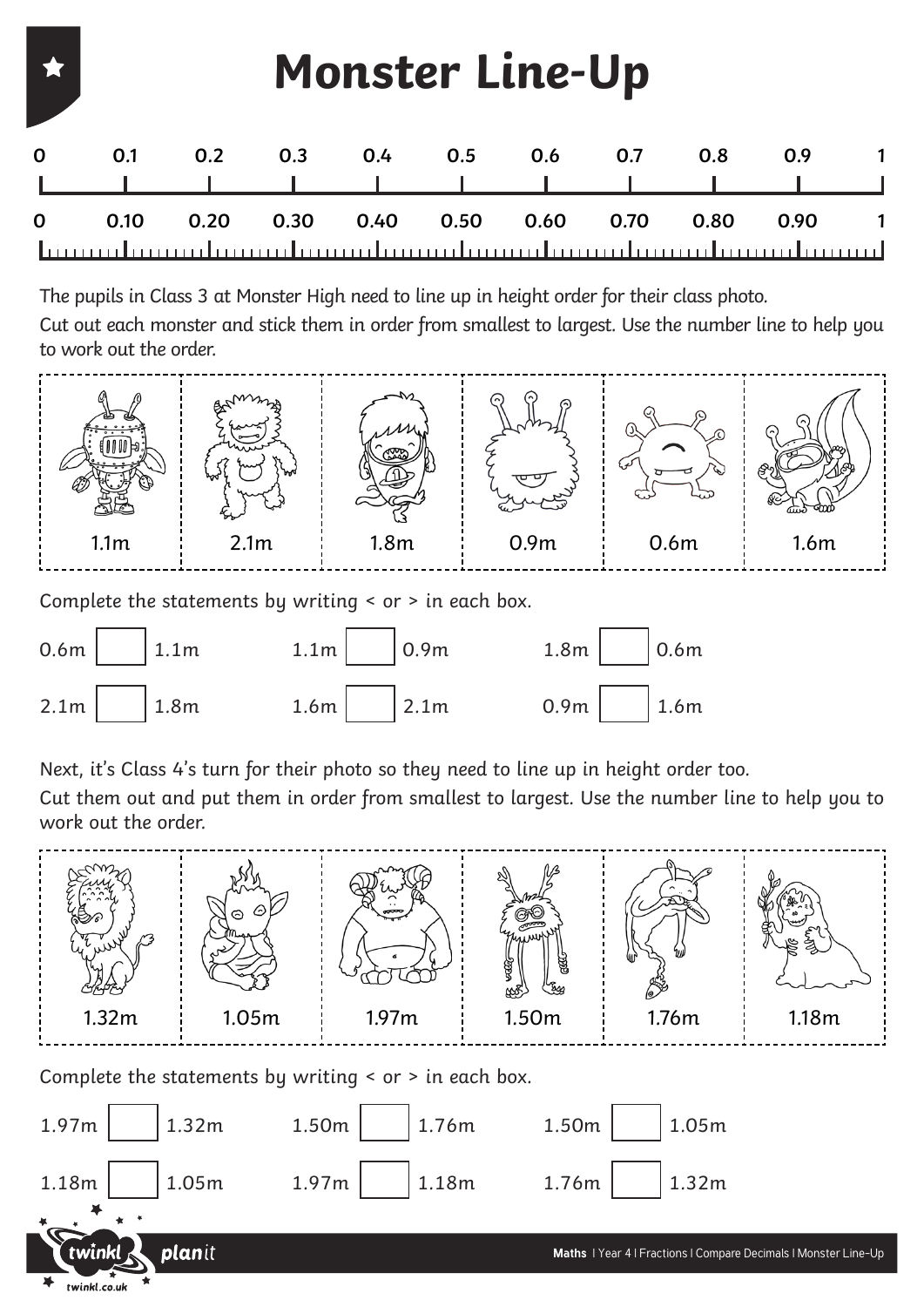### **Monster Line-Up** Answers **0 0.1 0.2 0.3 0.4 0.5 0.6 0.7 0.8 0.9 1 0 0.10 0.20 0.30 0.40 0.50 0.60 0.70 0.80 0.90 1**

The pupils in Class 3 at Monster High need to line up in height order for their class photo.

Cut out each monster and stick them in order from smallest to largest. Use the number line to help you to work out the order.

### **Monsters should be placed in this order:**



Complete the statements by writing  $\langle$  or  $\rangle$  in each box.



Next, it's Class 4's turn for their photo so they need to line up in height order too.

1.97m

Cut them out and put them in order from smallest to largest. Use the number line to help you to work out the order.

#### **Monsters should be placed in this order:**

1.05m

planit

>

1.18m

 $t$ winkl.co.uk



1.76m

1.18m > >

1.32m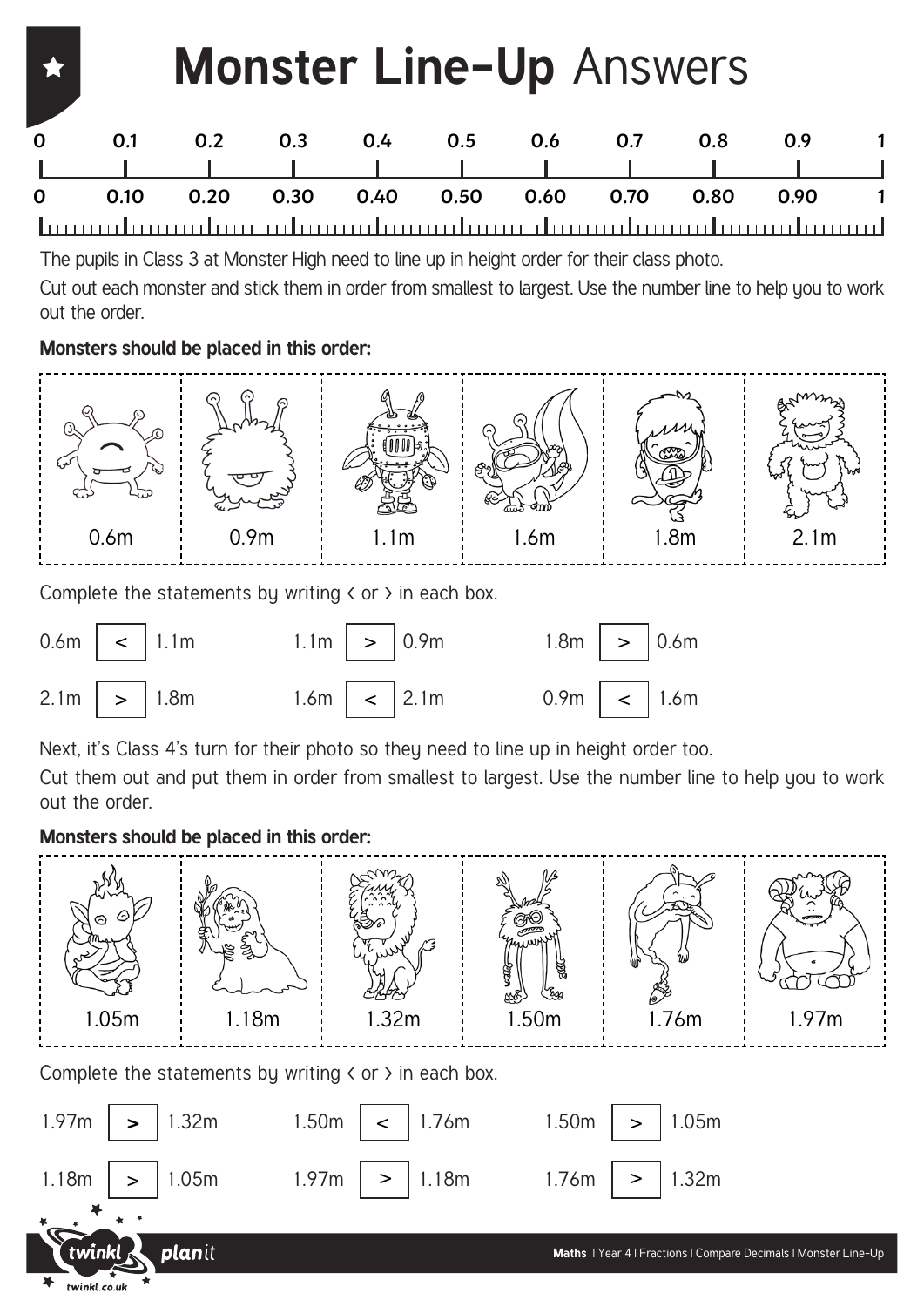## **Monster Line-Up**

The pupils in Class 3 at Monster High are all different heights. Cut out each monster. Draw a number line and put each monster in the appropriate place on your number line.



Complete the statements by writing < or > in each box.



Class 4 at Monster High have measured themselves more accurately. Cut out each monster and draw another number line to place these monsters on.



Complete the statements by writing < or > in each box.



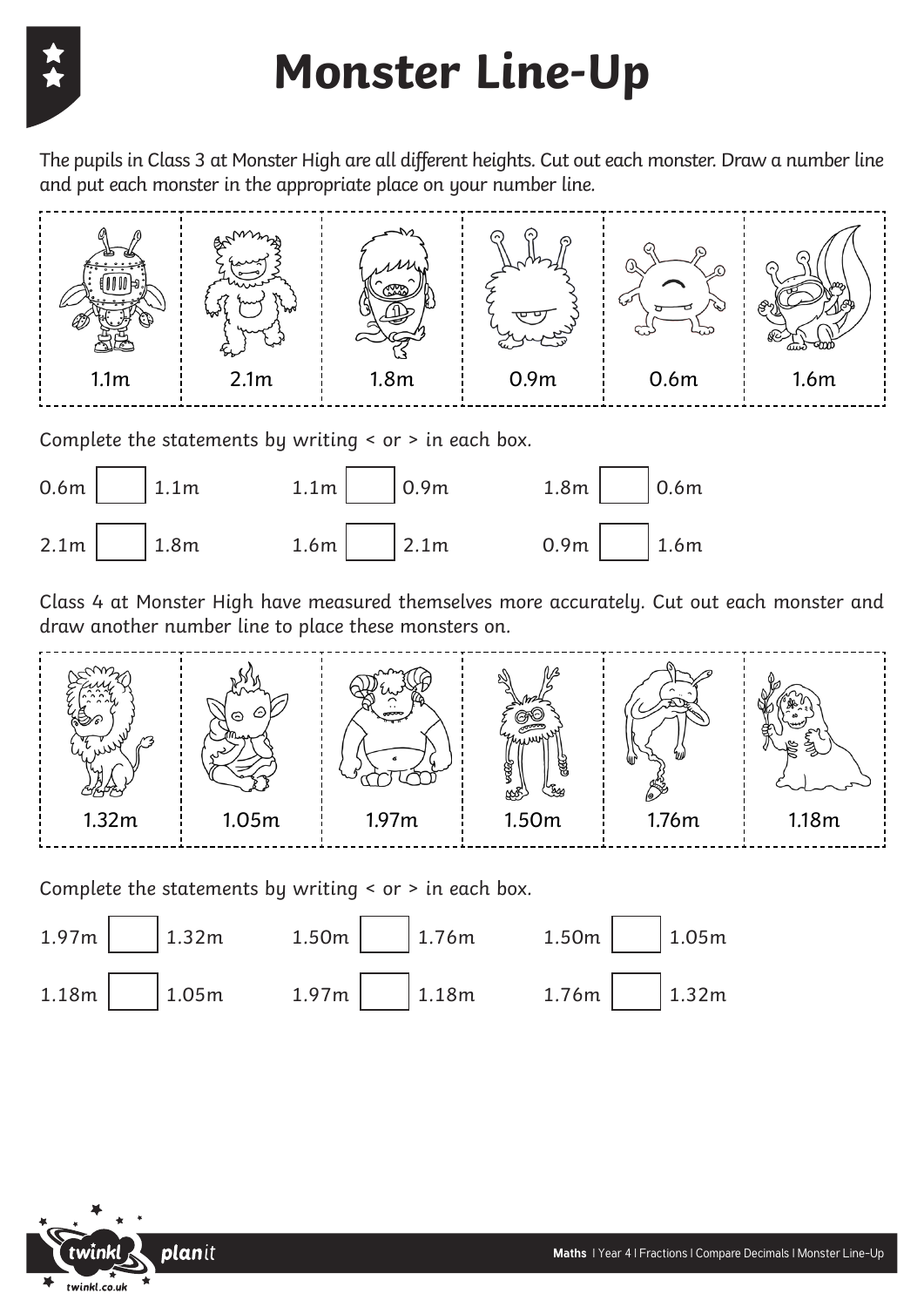

The pupils in Class 3 at Monster High are all different heights. Cut out each monster. Draw a number line and put each monster in the appropriate place on your number line.

**Number lines may start or end at different values but monsters should be in this order and placed approximately as below:**





Class 4 at Monster High have measured themselves more accurately. Cut out each monster and draw another number line to place these monsters on.

**Number lines may start or end at different values but monsters should be in this order and placed approximately as below:**



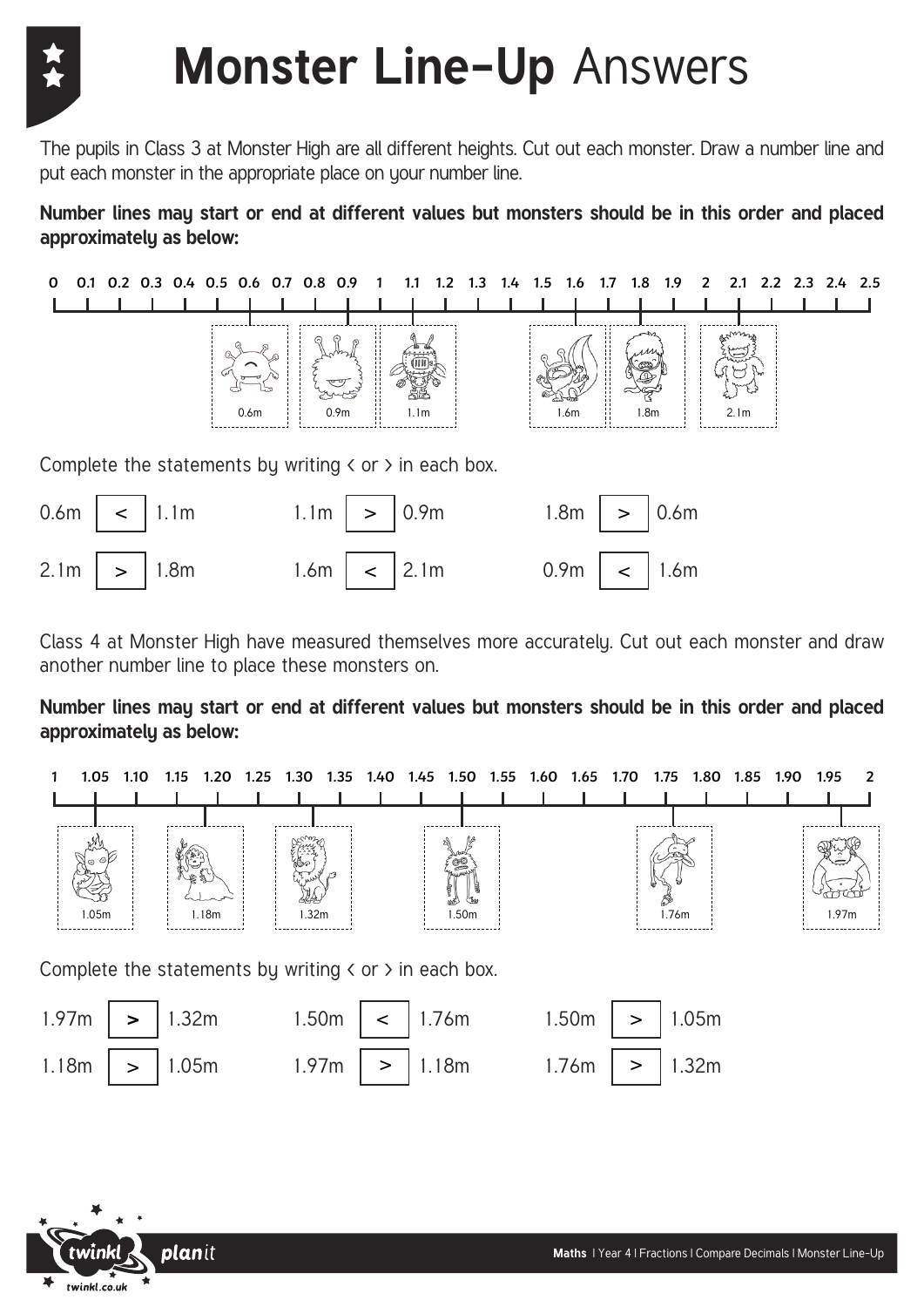

# **Monster Line-Up**

The pupils in Class 3 at Monster High are all different heights.



Complete the statements by writing < or > in each box.



Use the clues to work out who's who and write the correct height of each monster in the boxes above. Think about which clues are the most useful starting points.

- Blob is shorter than Grin.
- Grin's height has a 6 in the tenths column.
- Grue is taller than Grin. • Warp is exactly 1m shorter than Bugz.

• Bugz is the tallest.

Fuzz is shorter than everyone.

Class 4 at Monster High have measured themselves more accurately.



Complete the statements by writing < or > in each box.

|  |  | $1.97m$   $1.32m$ $1.50m$   $1.76m$ $1.50m$   $1.05m$ |  |
|--|--|-------------------------------------------------------|--|
|  |  | $1.18m$   $1.05m$ $1.97m$   $1.18m$ $1.76m$   $1.32m$ |  |

Use the clues to work out who's who and write the correct of each monster in the boxes above. Think about which clues are the most useful starting points.

- Croc is the shortest.
- Ooze's height has a 7 in the tenths column.
- Fizz is 1m taller than Glob.
- Ooze is taller than Tangle.
- Octo's height has a 7 in the hundredths column.